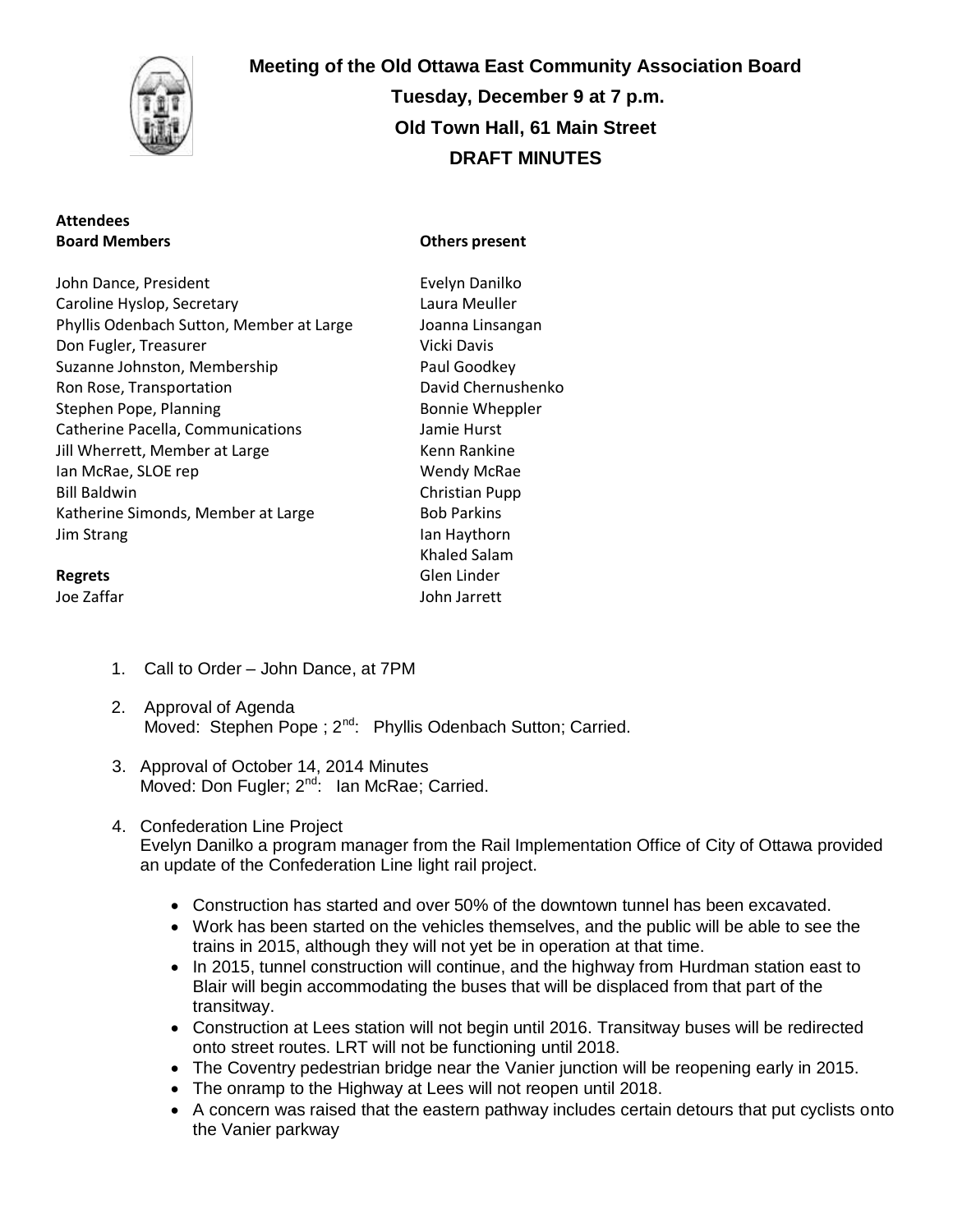- OOECA asked that pedestrian/ cyclist access be maintained under both sides of the transitway bridge during its reconstruction
- 5. AIDS Committee of Ottawa Khaled Salam, Executive Director Mr. Salam participated in an informal meet and greet and provided information about the ACO, with an opportunity for questions and answers.
	- 19 Main Street is the new home of the AIDS Committee of Ottawa.
	- There is a new article about the ACO in the *Mainstreeter*.
	- $\bullet$  ACO will be marking its 30<sup>th</sup> anniversary next year.
	- The ACO provides a wide variety of services and programs for people living with HIV AIDS. It is primarily funded by the Ontario Ministry of Health and Long Term Care, as well as some City and private funding.
	- ACO has 16 full time positions. 30-60 dropins per day come into the centre.
	- An Open House will be hosted in February, and staff and volunteers will be mobilised in the Spring to get to know the community and make sure people in the community knows what the organization does.
	- Among other services, OCA operates a needle exchange; it is not a safe injection site. Thus, people come in to drop off and pick up needles and other supplies, but there is not to be any drug use, buying or selling on the property. There are approximately 16 needle exchanges in Ottawa already.
	- Some residents expressed concern that the crime rate in the area may increase as a result of the introduction of a needle exchange. On the other hand, it is recognised that OCA provides an essential service and some residents are pleased to see them come into the neighbourhood.
	- Mr. Salem says he would be happy to come back to the OECA again to discuss any issues and concerns that might arise or develop as a result of the new premises. This is tentatively scheduled for the next board meeting of February 10, 2015.
- 6. Chair's Report John Dance

A report was circulated by email prior to the meeting. [See appendix 1]

- This coming Thursday December 11, there will be an Open House for the proposed safe crossing at Colonel By and Clegg.
- Jan D'Arcy has agreed to draft an OECA orientation package for community residents who might be interested in learning more and becoming involved with the Association and related groups such as CAG etc.
- Councilor Chernushenko has agreed to have a meeting with several Board members to discuss community issues etc.
- 7. Councillor's Report David Chernushenko
	- Main Street traffic is clearly an issue currently and will continue to be for another two years. Key issues to keep an eye out for are cut-through traffic and dangerous driving.
	- Landsdowne events and noise the folk festival has been rebranded as City Folk and is moving to Landsdowne. David is working with a group to revamp the City's noise bylaws, in particular to deal with deep bass vibrations.
	- David has been nominated as Chair of the City's environment committee.
	- David's website, capitalward.ca has a separate page for updates on Main Street renewal.
	- Some residents commented that there are too many signs along Main Street. Some are redundant, some are contradictory. They are hard to read. David says he will look into it.
- 8. Committee Reports
- 8.1 Planning Stephen Pope A report has been sent out by email. [See Appendix 2]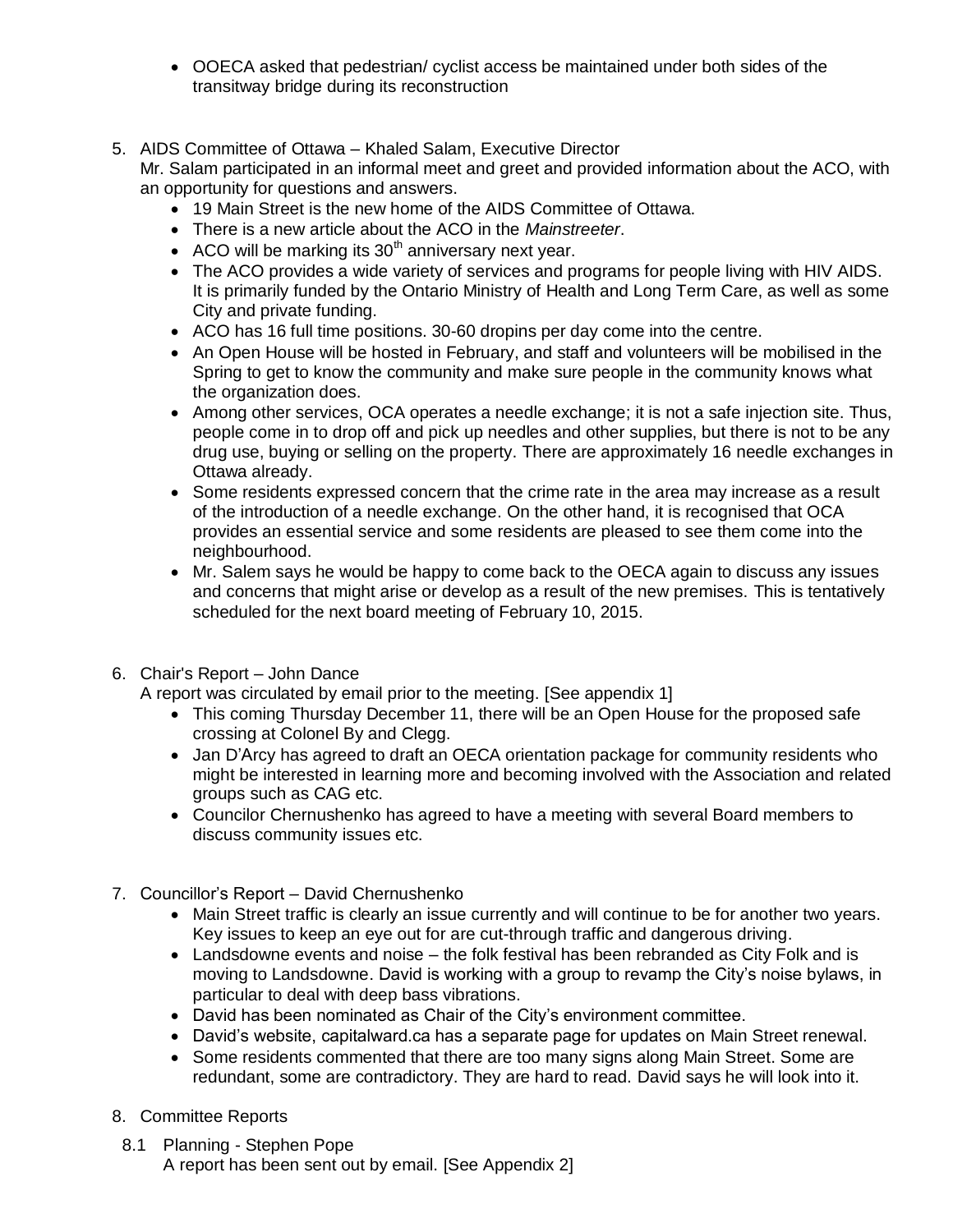- The committee is working with City Staff on Main and Hawthorne rezoning.
- Note that a Subway restaurant is planning to move into 164 Main Street.
- 8.2 SLOE Ian McRae A report has been sent out by email. [See Appendix 3]
- 8.3 Transportation Ron Rose Bus #16 route has apparently been altered, and Ron is looking into it. Traffic on Main Street has been somewhat chaotic. What is happening right now is not Main Street renewal; it is work being done by Bell. The lanes are changing from time to time, so drivers' experiences change from day to day and driving is rather unpredictable.
- 8.4 City Centre Coalition Devin O'Grady: No report.
- 8.5 Federation of Citizens' Associations Jim Strang A report was sent out by email. [Appendix 4]. Thanks to Phyllis for attending with Jim at the last meeting. Various issues were raised including municipal election donation regulations, and infill
- 8.6 Communications Catherine Pacella: no report
- 8.7 Community Safety : no report
- 8.8 Membership Suzanne Johnston Membership drive was fabulous and very successful. We ended up with over 750 households as members – up by approximately 100 members from last year. Membership volunteers will be reviewing comments from residents about community issues. Also, they will assess the membership drive and consider whether any further improvements can be made to continue to engage the community and/or get more residents involved.
- 9. Community Activities Group CAG is having its first meeting as a new board next week.
- 10. AGM Review

One thing to note is that the draft Minutes that were sent out did not include Jill and Phyllis on the list of continuing Board members, but this is an error and will be rectified. Both are continuing as Members at Large. The Minutes will not be submitted for approval until next year's AGM.

- 11. Interim Vice President and other Volunteer Requirements We still need a Vice President, since Jaime has resigned from the Board.
- 12. Echo Drive Update

Recently, a meeting was held in which residents of Old Ottawa East and Ottawa South discussed the issue of Echo Drive safety. [see Chair's report]

13. New Business

We were previously looking at a possible 40 km/h speed limit in residential areas. We should come back to this and ascertain what our plan is for advocating for that.

- 14. Date of Next Meeting Tuesday January 13, 2015
- 15. Adjournment: 8:52 PM. Moved: Stephen Pope ; 2<sup>nd</sup>: Bill Baldwin. Carried.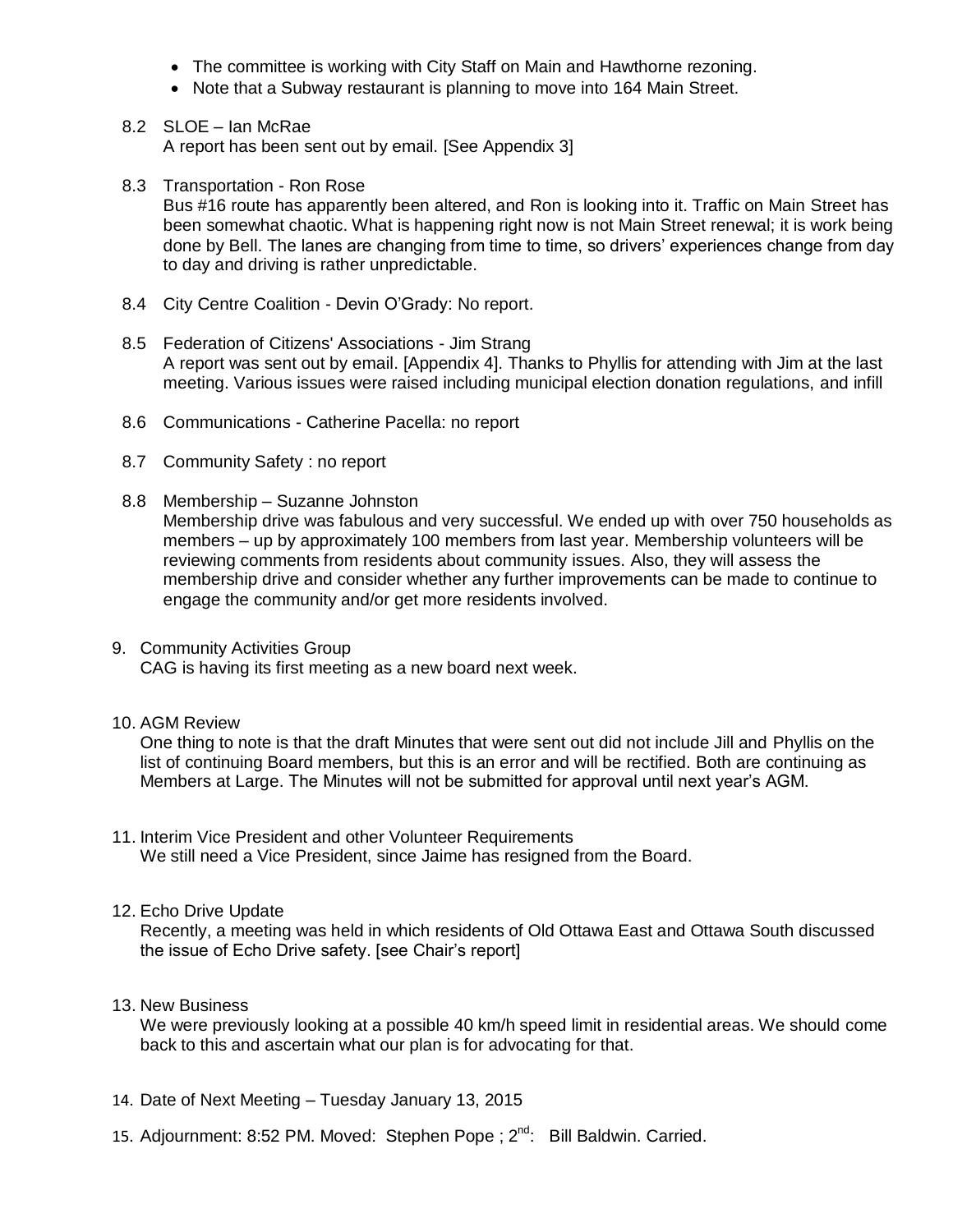#### **APPENDIX 1 – CHAIR'S REPORT**

#### **Chair's Report – December 2014**

#### 1. *Col By – Clegg Safe Crossing – Open House*

This is scheduled for Thursday, December  $11^{th}$  (5:30 – 8:00 p.m., Room L120, Laframboise Hall, Saint Paul University, 249 Main.

For at least 25 years, residents have been requesting that there be a safe pedestrian crossing of Colonel By Drive at Clegg. Currently, it is difficult and dangerous for pedestrians and cyclists to cross Colonel By at peak periods. So, at last, the NCC, working with the city, is proposing a design for a safe crossing. If the NCC Board approves the design and budget in February the work could be completed next year, possibly in late spring.

On November 26th I attended a meeting the city and NCC had organized so immediate neighbours (Clegg, McGillivray, Herridge, Echo) of the proposed crossing could see the proposal and respond.

Generally, it was a favorable response although there was concern about additional traffic on McGillivray and Herridge. Also, there was one individual who was, it seemed to me, unimpressed with the value of making a safe crossing, particularly one that resulted in the closing of Echo north at Clegg. BTW, the NCC says the closure of Echo is necessary to satisfy distance standards of a safe crossing with lights. I suggested that the closure of Echo south at Clegg had worked out well so that doing the same on the north should be fine.

One idea that came up was removing the current planters / barriers at Hazel-Echo so Echo residents would be able to get to their homes without having to use McGillivray ... this may have potential.

Nobody knew how much traffic currently uses Echo from Clegg to Hazel so it's hard to know how much more traffic there might be on McGillivray ... I suspect it's not much. NCC has since confirmed that they will have traffic counts for the Dec  $11<sup>th</sup>$  open house.

I suggest we have discuss the proposal at our Board meeting of the 9th. The NCC would like to have our position for the NCC Board meeting when the proposal will be voted on.

One other point: the NCC does not propose to have an advance green at Clegg for CBD southbound traffic.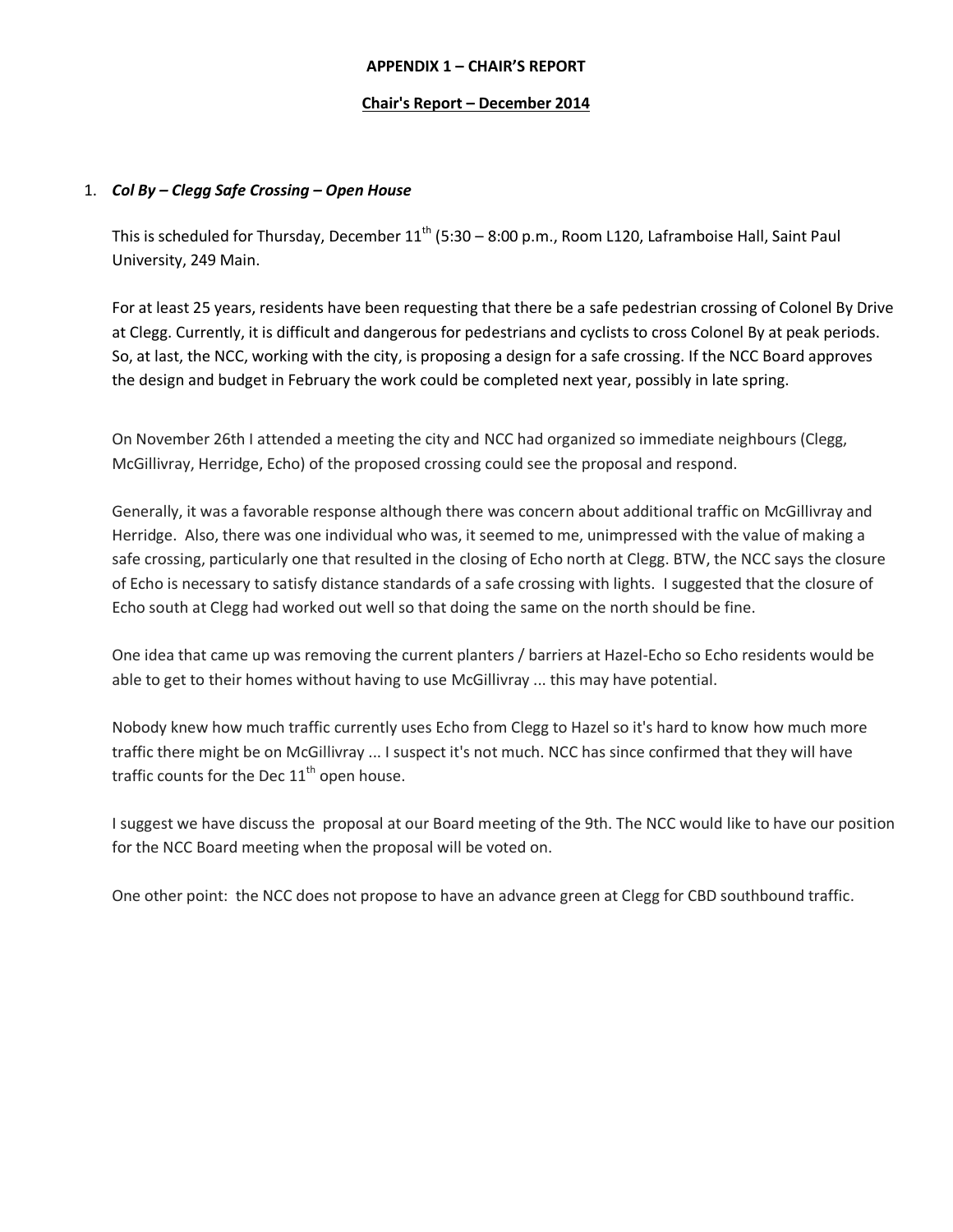

- 2. Main Street Renewal: Details of the November 20<sup>th</sup> open house can be found at: [http://ottawa.ca/en/city](http://ottawa.ca/en/city-hall/planning-and-development/transforming-ottawa/open-house-20-november-2014)[hall/planning-and-development/transforming-ottawa/open-house-20-november-2014](http://ottawa.ca/en/city-hall/planning-and-development/transforming-ottawa/open-house-20-november-2014)
- 3. *Footbridge Progress Elsewhere:* The Airport Parkway footbridge has now opened, the Coventry-train station bridge is nearing completion and the Rideau River footbridge at Somerset East and Donald is underway. Now if we can just get on with the Clegg-Fifth Canal footbridge. It's notable that Councillors Fleury, Holmes, Clark and McRae all have spoken proudly of their footbridges – mind you these are not the councillors who have opposed footbridges in the past.
- 4. *Citizen Article on Greystone Village / Domicile Development:* The recent (November 22, 2014) lengthy and positive article on the Regional and Domicile developments reflected, in my view, key community perspectives. I regret not giving greater credit to the city for all it did in supporting the CDP process and also I should have thanked the institutional landowners for their willingness to agree to lower intensification than what they might have requested. I do believe that their relatively modest requests reflect their wish to leave a lasting legacy with the community, their home for so many years. I've thanked Sister Suzanne Brulé for this but, despite several attempts, have not had emails returned from the Oblates' Father Luc Tardif.
- 5. *AGM Review:* The AGM was well-attended, Church of the Ascension seemed to work well as a venue, the social hour was well-attended and we had considerably more time for questions and answers because of the imposed time limits on OOECA, CAG, SLOE and Mainstreeter. Suggestions I've heard so far are: allowing a bit more time for OOECA and CAG and getting speakers (me) to slow down on the speaking … what other changes should we make for next year? Many thanks to Chris Osler of SHCHC for keeping speakers within their limits and for well moderating the Q&As.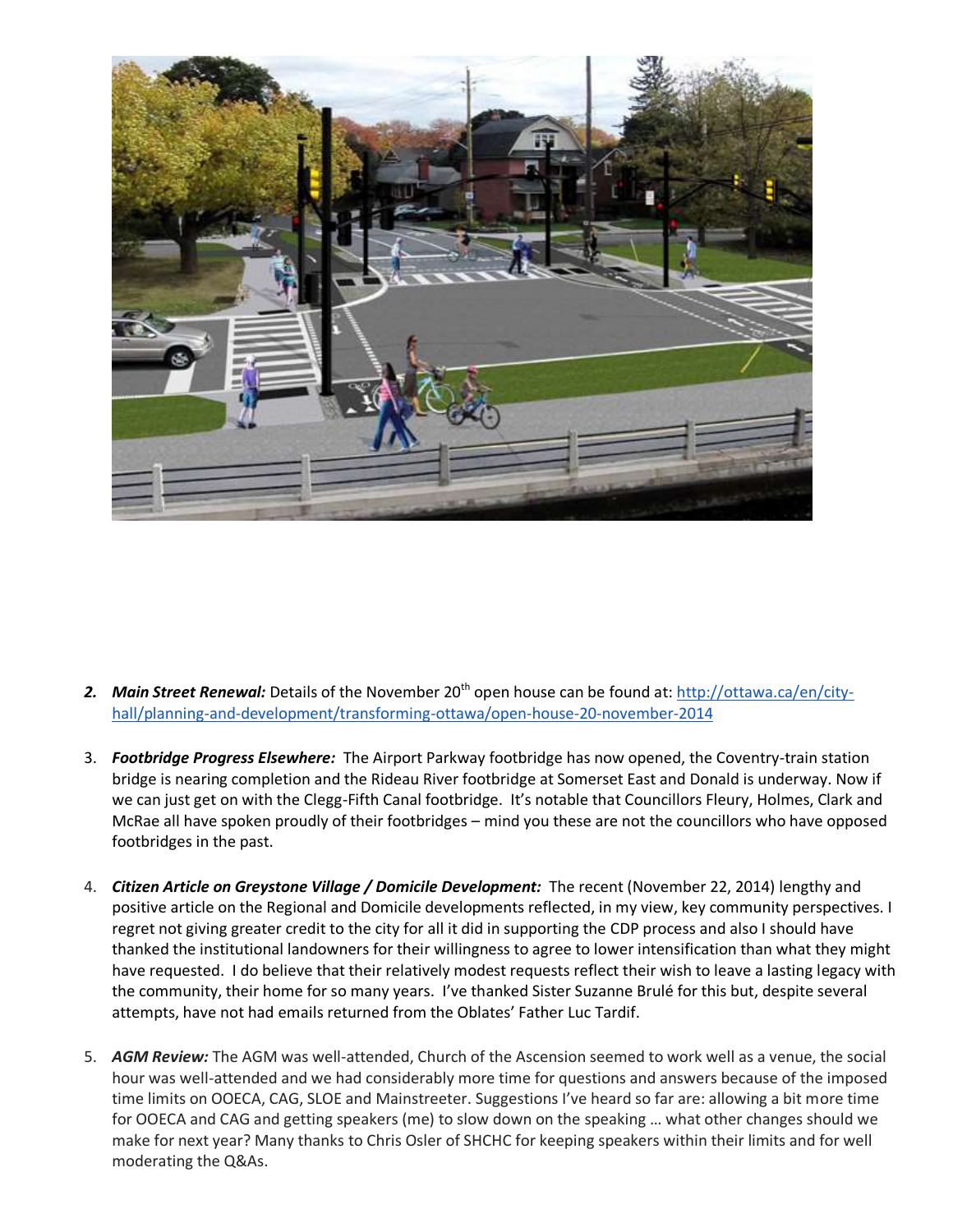6. *Interim Vice President and other Volunteer Requirements:* Alas, Jaime Girard has resigned from the vice president position and from the community safety "portfolio," so we need to appoint a person or two people on an interim basis to fill assume these responsibilities. Ideally, the person who becomes VP on an interim basis would also be interested in standing for president at next year's AGM.

Also, we are looking for a community association member who would lead a committee to explore options / ideas for the three new parks on the Oblates property: the 30m linear park along the river, the Grande Allee and the Deschatelets Forecourt. The City is planning for these parks but we need strong community input and consultation to make them as good as possible

#### *7. AIDS Committee of Ottawa at 19 Main:*

On November 6<sup>th</sup>, Khaled Salam, the Executive Director of the AIDS Committee of Ottawa (ACO), emailed me to let OOECA know that ACO had signed a 5-year lease at 19 Main Street, and would be opening on December  $1<sup>st</sup>$ . He asked if he could come and speak at an upcoming OOECA meting but I had to defer this request because of the AGM the next week. He would like to let "community members to know more about who we are, what work we do in the community and who we serve etc. ACO is a not-for-profit, social justice organization that for nearly 30 years now has been providing education, support, outreach and advocacy for people living with and at risk of HIV/ AIDS in the Ottawa community. Our primary funders are the Ministry of Health and Long-Term Care and the City of Ottawa."

I met with Khaled December 1 and he readily agreed to come and speak at the Board meeting of December 9, 2014 and to pursue related discussions after. Thus far I've heard of support for the valuable work that ACO does but several people have raised questions about the needle-exchange program that will be run out of the office and how this was created without neighbourhood consultation.

#### *8. Human Scale Documentary:*

Given the email feedback I received, OOECA will be one of the sponsors of the Sandy Hill Community Health Centre's screening of the Human Scale sometime this winter. SHCHC sees that the screening will promote dialogue on the need for more "people-centred" planning in Ottawa. The free screening will be followed by a brief panel discussion (now confirmed at the Bytowne on Thursday Jan 29th from 6:30-8:45). Partnership does not necessarily mean funding but can mean helping out with volunteers or to promote the event among our members, etc.

In *The Human Scale*, (see the trailer here<http://m.youtube.com/watch?v=BxywJRJVzJs> ), the work of celebrated Danish architect Jan Gehl is highlighted through a glimpse at how his "human scale" approach to development has been implemented in different cities around the world. Gehl spoke to a standing room only crowd in Ottawa a few years ago when his book "*Cities for People*" was published. Last year, *The Human Scale* was screened in Ottawa to a full house at the Mayfair theatre and had a short run at the Bytowne Cinema.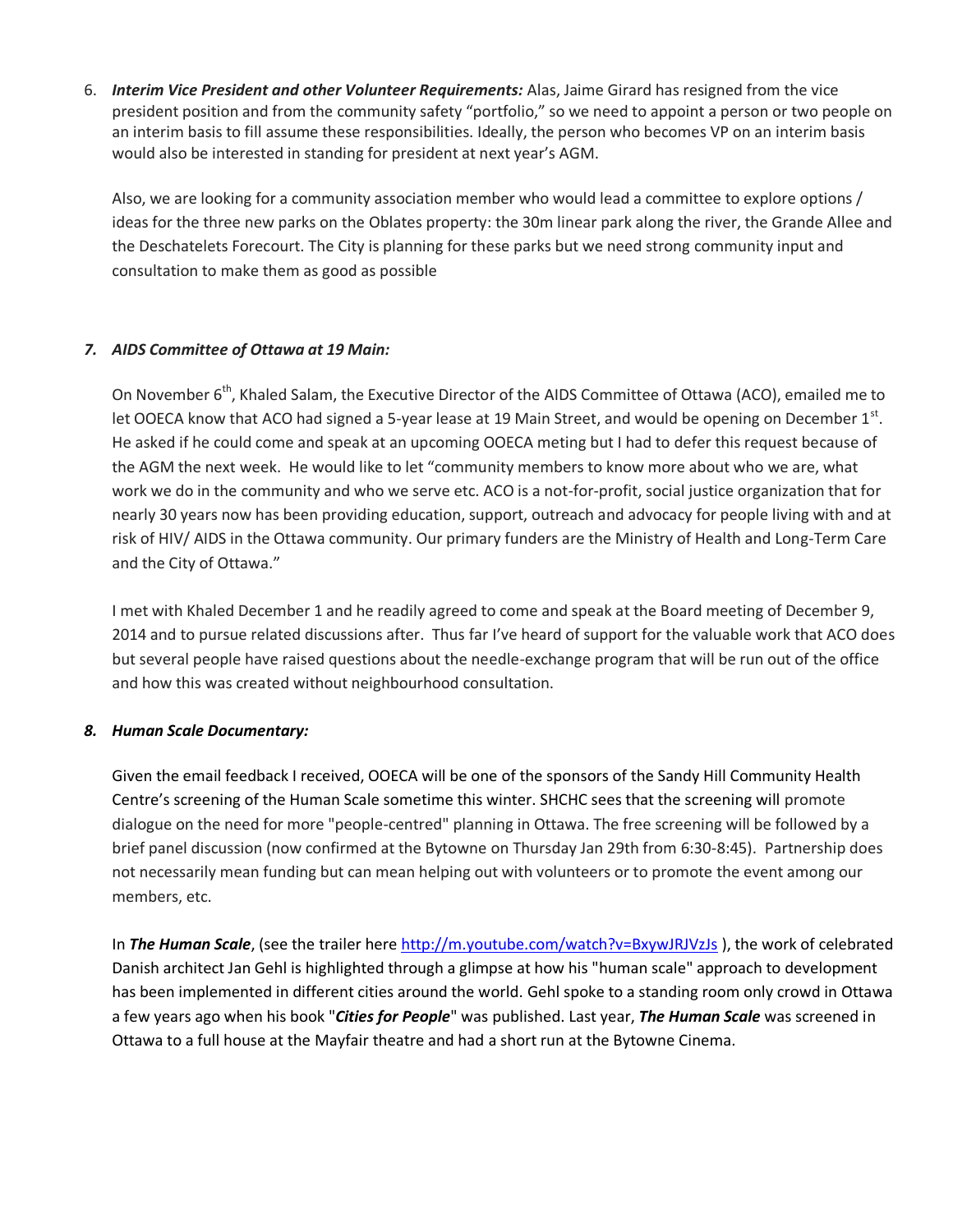- Open daily from 6 am to 11 pm.
- The heated changing facility is open daily from 8 am to 11 pm.

Ron Rose and I tested the rink on the official opening December 2 and attest to its delightfulness. Now we just need a footbridge to readily get to it.

- 10. *Old Ottawa East Orientation Package:* Jan D'Arcy has kindly agreed to draft a brief orientation outline for Old Ottawa East residents who may be interested in becoming involved in the various community groups such as OOECA, CAG, SLOE, etc. This would be presented for comment at an upcoming Board meeting. The information would allow residents to understand the various mandates and how to become involved. It also could be used as the basis of a simple brochure / page on the website that new residents could look at to get a better sense of the community.
- 11. *OOECA Column for Next Mainstreeter:* I'd propose to address miscellaneous issues that came up at and after the AGM, including those mentioned in this report. I'd also like to talk about the issue of specific negative impacts vs. overall community benefits of proposals. For instance, I know the proposed Clegg-Fifth footbridge will result in parking in front of my house when there are large events at Lansdowne. Yet I think, for the larger community, the 24/7 increased accessibility the bridge will provide to pedestrians and cyclists will easily compensate for "my" perception of negative impact because of increased parking from time to time on "my" public street.

#### *12. O'Connor Bike Lanes*

As part of the approved Transportation Master Plan bike lanes are proposed for the full length of O'Connor. Rather than having a southbound bike lane on Metcalfe – which is very interrupted by the Museum of Nature – both north and south lanes are proposed for O'Connor (which is one-way southbound for cars). So the issues being considered are whether there should be a southbound bike lane on one side of O'Connor and a northbound one on the other side or whether the two bike lanes should be together. There will be lots of discussion on this issue for, like Main as a complete street, there are lane reduction issues for motorists.

My initial reaction is that the bi-directional / side-by-side bike lanes would be best north of the Queensway and unidirectional would be best south. Although, in terms of the south, the loss of parking could be an issue. Bidirectional north of the Queensway would allow continuation of parking and would be safer for parkers. For me, as an OOE cyclist returning from downtown, the awkward part has always been at the Queensway.

Also, I have always been frustrated by trying to go north on Metcalf, given the museum obstacle, so your proposal to have NB cycling on O'Connor makes sense. The city's proposals make several references to O'Connor allowing cyclists to access the new footbridge at Fifth-Clegg: this bridge will be an important piece of the network.

Surprisingly, the city's presentation didn't show the new bike lanes on Main / McIlraith Bridge and the Rideau River Western pathway - these will be key parts of the network.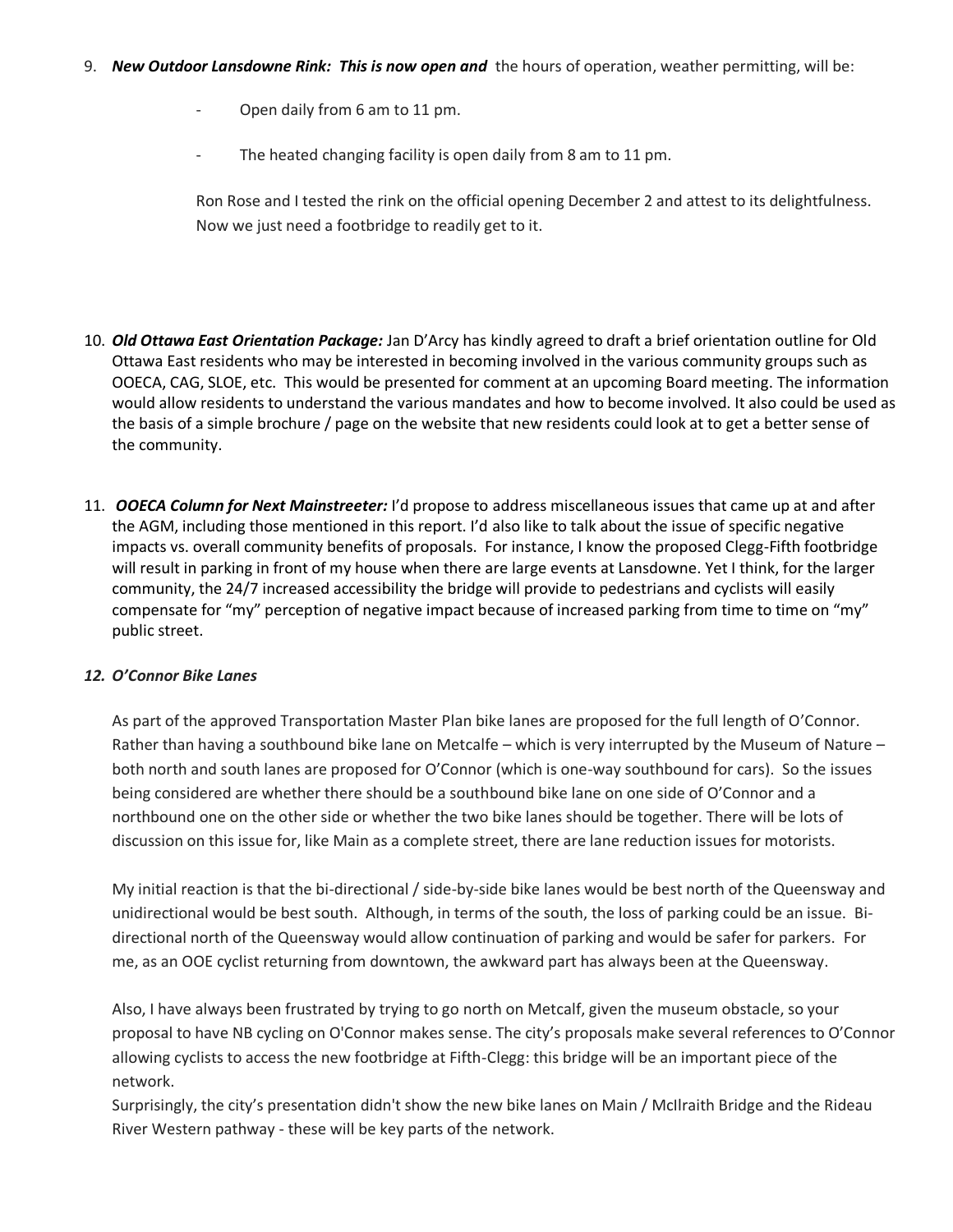- 13. *TD Sign on Veil at Lansdowne:* It now appears that Councillors were not consulted beforehand on the massive TD sign on the stadium's veil. And TD Bank in its decision to keep the sign never consulted with neighbours or community association nor, it seems, the NCC and Parks Canada.
- 14. **Diane Holmes:** When I was at city hall November 27<sup>th</sup> I bumped into the retiring Councillor Holmes. I thanked her for all she had done for the city and Centretown and for her support of OOE initiatives. She seemed relaxed and happy as she left city hall.
- 15. *Meeting with Councillor David Chernushenko:* Re-elected Councillor Chernushenko has agreed to meet Board reps to talk about his new term and OOE's priorities and how his election platform relates to our community. Thus far Paul Goodkey has offered to join me at such a meeting. Anybody else interested?

## *16. Echo Drive Safety:*

At the AGM, one member raised the issue of pedestrian/cyclist safety on Echo Drive. Unfortunately, I don't know who it was that raised this question but with Don Fugler, Ron Rose and Theresa Wallace we met OSCA reps to talk about the safety issue and came up with what's below. Catherine – perhaps we could put this info on our website and seek input from residents.

Everyone loves the easy feel of the street now and wants to retain that ambiance. Echo provides a unique, lovely and useful feature shared by OOS and OOS. That said, there are some safety concerns, as noted below:

First, the Avenue-to-Bank section:

- 1. Strong support from Ottawa South reps for continuation of current Avenue to Bank situation (shared space for walking, cycling, and cars)
- 2. Identified problems by Theresa (mainly) about peak hour traffic of the Royal College traffic posing dangers to pedestrians, especially students
- 3. Possible solutions being: marked street to direct pedestrians to house side, flags to delineate pedestrian lane, a sidewalk on one side (although many enjoy walking on the street), speed limit reduction to 25 kph, etc.
- 4. Possible exit to Bank from College either a small lane to facilitate Bank North only traffic or moving barriers to east side of College driveways - some resistance to both
- 5. Need for Echo resident representation on any group studying the issue
- 6. Need reinstatement of barriers on Colonel By slope

Other Echo issues mentioned:

- 1. Need to have cyclists yield as they pass through barriers at various locations (e.g., Hazel) and for cyclists to give right of way to pedestrians
- 2. Re-alignment of cyclists/pedestrian traffic/ cars at Clegg when Colonel By lights put up, plus new barriers at north side of Clegg at Echo (see attached)
- 3. Traffic illegally going north at Church of Ascension "no entry" camera?
- 4. Traffic increasing in southbound direction at Church of Ascension due to Main blockage it's legal, have to monitor effects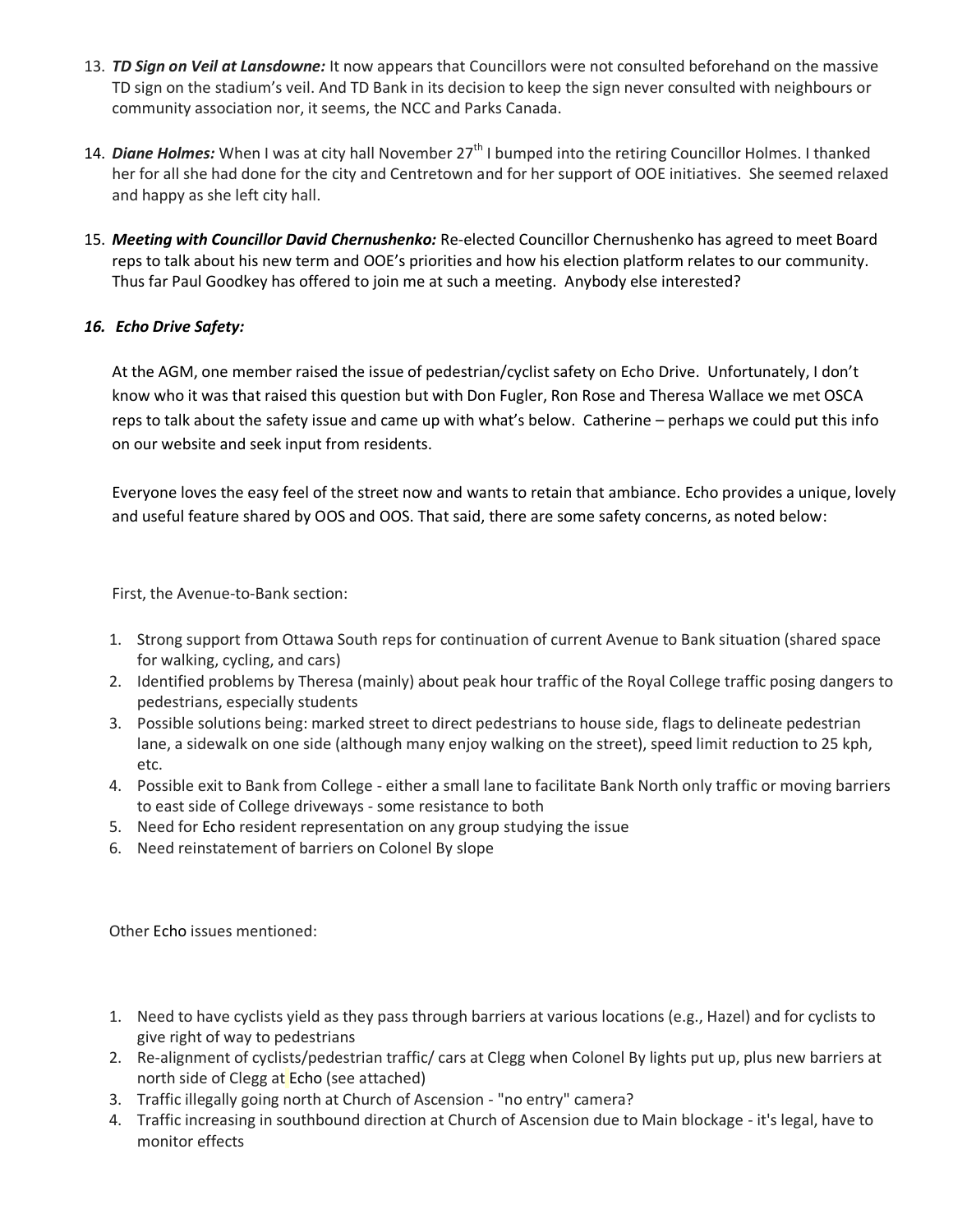5. Possibility of making the Echo /Graham/Colonel By intersection to see if we can make that work more safely (Don and I discussed this after the meeting).

Next Steps:

1. Talk with City Staff (Phillipe Landry +?) to determine if current Echo road and pedestrian provisions / configuration meet current standards and what options there are for improving safety - Winnie and Ron

2. Raise issues in OSCAR / Between the Bridges / Mainstreeter / at community association board meetings - John, Kathy, Winnie

3. Canvass / solicit interest / opinion of Echo residents (esp. in Avenue to Bank stretch but also in OOE portion) - Sue, Winnie, Theresa

4. Check interests / concerns with other groups of primary users (Hopewell school council, Southminster Church, Sunnyside Library users, +?) - Winnie, +??

4. Meet Councillor Chernushenko to discuss - TBD

- 5. Present options to Community Association boards Winnie, John
- 6. Meet with Royal College of Physicians and Surgeons TBD

7. Revise rec's, submit to community association boards, seek City and College endorsement - TBD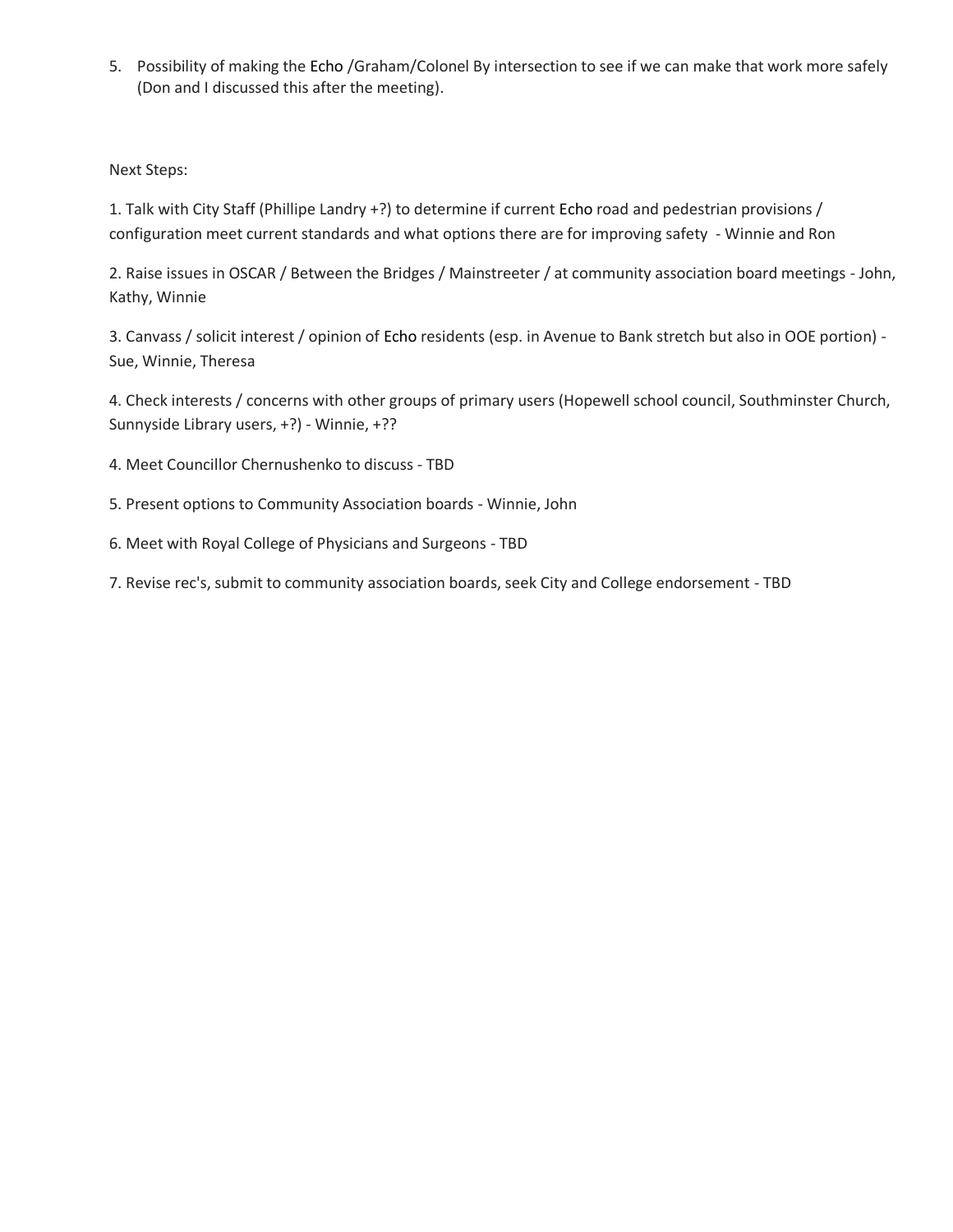#### **APPENDIX 2 – PLANNING REPORT**

Planning Committee activities to 9 December 2014:

Welcome two new committee members:

Andrea Vecsei and Hector Hinchcliffe have joined the committee following the AGM. The committee now stands at 9 persons.

Comments on 2014 Zoning Review for Hawthorne Ave., and Main Street:

Arising from Official Plan Amendment 150, the City has decided to revise the zoning bylaws in the areas targeted for intensification to reflect the direction of the Official Plan. Previously the City had put the onus on rezoning of the land on the development community. This has the effect rezoning the residential properties on Hawthorne Ave., and Main Street to a mixed use traditional main street zoning. General Mixed use zones will also be change to the Traditional Mains Street zones. Paul Goodkey and Stephen Pope are working with the City to attempt to bring some coherence to the new work.

Councillor Chernushenko also brought forward a motion to the 25 November Planning Committee meeting to limit the potential height on Hawthorne Ave. OOECA Planning Committee supported the motion. Outgoing Chair Peter Hume directed staff to work with individuals and community groups to address their concerns, in addition to instructing staff to prepare the Official Plan amendments required to implement the zoning changes.

#### Minor Variances for 683 Echo

The planning committee is reviewing requested minor variances arising from a proposal for a new single family house replacing the existing at 683 Echo Drive.

#### Minor Variances for 47 Elliot

A letter objecting to requested variances for a large scale renovation at 47 Elliot was sent to the Committee of Adjustment on behalf of the community association. The Rideau Valley Conservation Authority, and City planners also recorded concerns about the project, and an adjournment was granted "sine die" meaning without a new date being set. This requires a complete restart of the process for that property.

I would like to congratulate the neighbours who organized and delivered 22 letters in opposition to the proposal to the secretary of the Committee of Adjustment. Their efforts followed the principles of addressing the planning issues as described in the four tests for a minor variance, and were professional and studied in tone and content.

#### How much parking…?

In response to Phyllis Odenbach-Sutton's column in the Mainstreeter, the Planning Committee has been approached by the Pastor of the Chinese Bible Church to discuss future plans.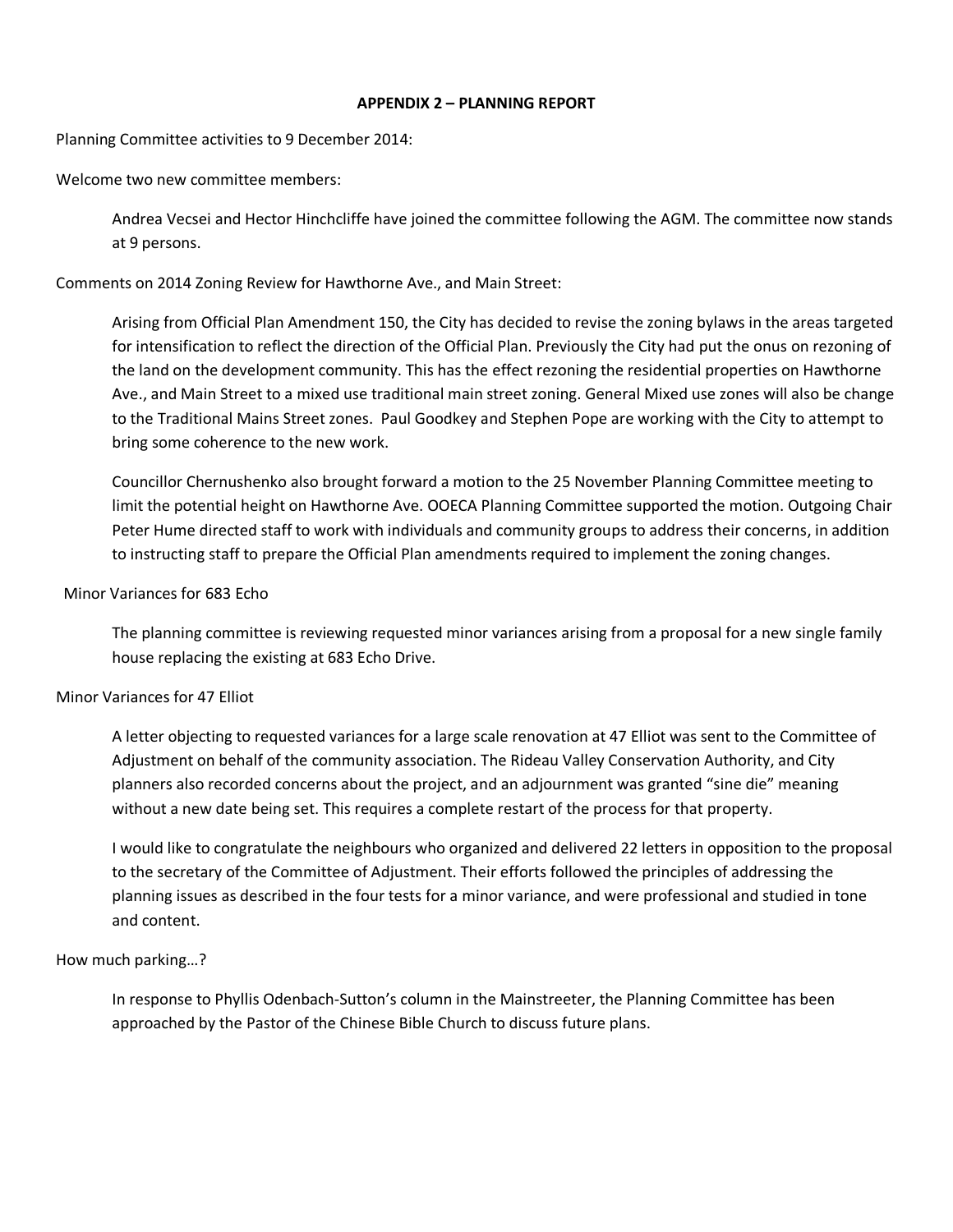#### **APPENDIX 3 – SUSTAINABLE LIVING OTTAWA EAST REPORT**

Sustainable Living Ottawa East (SLOE) report to the Old Ottawa East Community Association

December 9, 2014

The Ottawa East Community Garden held its AGM last Thursday.

There will be a second visioning session for the future of the Children's Garden next week (Dec  $15^{th}$ ).

On the Deep Green project, we'll be working with the Regional Group on a Low Impact Development (LID) workshop for early in the new year to explore further ideas and options and to see what the City can bring to the discussion.

SLOE and the Sandy Hill Community Health Centre were successful with a modest grant application to the Community Foundation of Ottawa to take some next steps to define innovative housing, servicing and financing options for accommodating older adults and potentially other under-serviced populations. We've been doing some informal networking around this and will be targeting a first meeting in January to see if there is enough interest and capacity to continue to pursue this significant community-based initiative.

The Rideau River Nature Trail is looking different these days due to ash tree removal by the city behind Rideau Garden Drive, wind throw of several trees at 160-166 Lees and beaver activity along most of the shoreline. Freeze up should now keep the beavers away except possibly between Brantwood Park and Centennial Ave. Barry Davis and Ian McRae removed buckthorn seeds at 160 Lees.

For information, the Main Farmer's Market will be having its annual general meeting Tuesday evening. There is a good possibility that they may reach an agreement with the Museum of Nature for use of their land to hold the market during Main Street reconstruction.